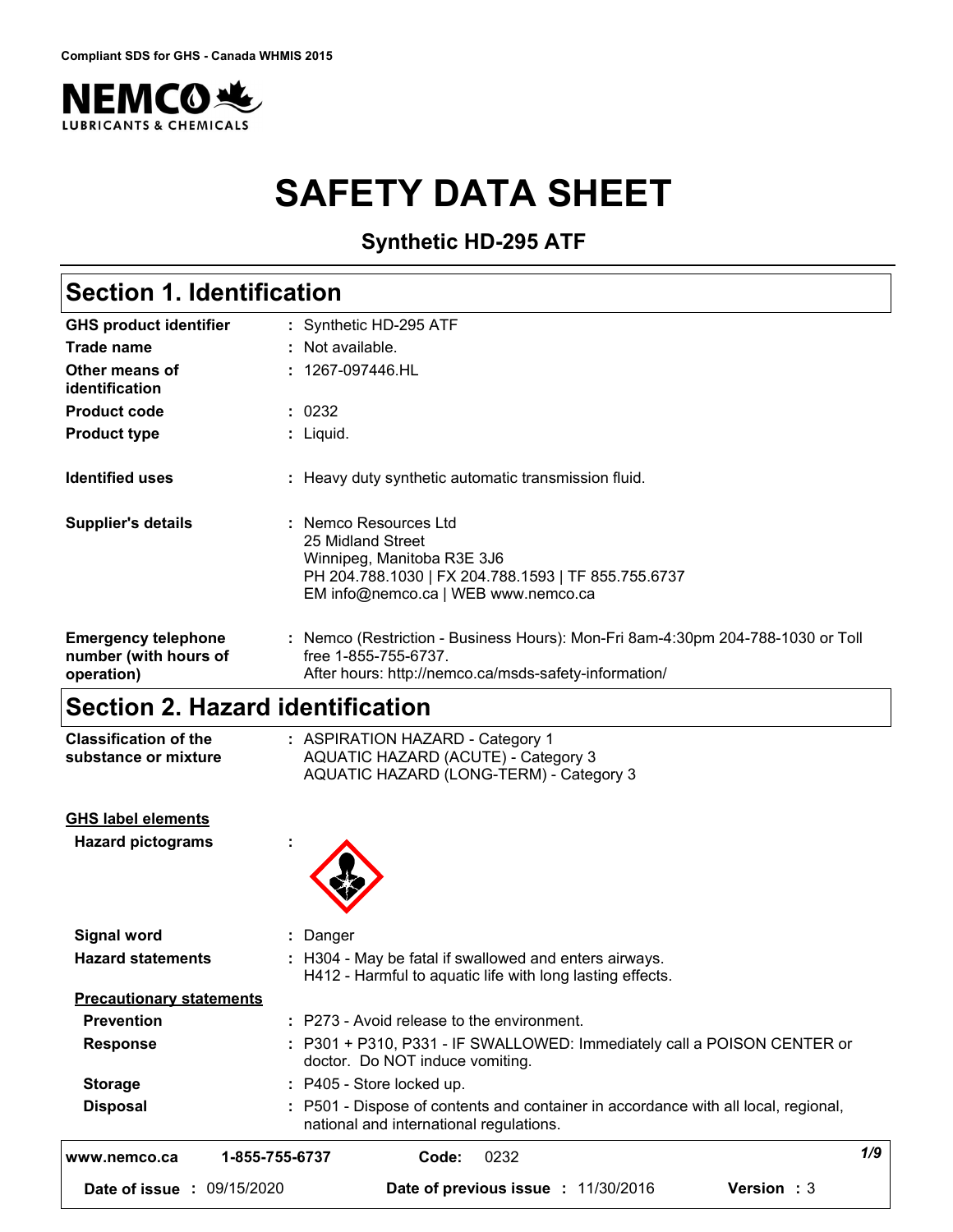**NEMCO头 LUBRICANTS & CHEMICALS** 

# **Section 3. Composition/information on ingredients**

#### **Substance/mixture :**

Mixture

**Other means of identification**

**:** 1267-097446.HL

| Ingredient name                                                                                                  | % (w/w)            | <b>CAS number</b>        |
|------------------------------------------------------------------------------------------------------------------|--------------------|--------------------------|
| Distillates (petroleum), hydrotreated light paraffinic<br>Distillates (petroleum), hydrotreated heavy paraffinic | 65 - 85<br>65 - 85 | 64742-55-8<br>64742-54-7 |
| Dec-1-ene, homopolymer, hydrogenated Dec-1-ene, oligomers, hydrogenated                                          | 15 - 40            | 68037-01-4               |
| Diphenylamine                                                                                                    | $0.1 - 1$          | 122-39-4                 |

**The exact percentage (concentration) in the composition has been withheld as a trade secret in accordance with the amended HPR as of April 2018.**

**There are no additional ingredients present which, within the current knowledge of the supplier and in the concentrations applicable, are classified as hazardous to health or the environment and hence require reporting in this section.**

**Occupational exposure limits, if available, are listed in Section 8.**

### **Section 4. First-aid measures**

#### **Description of necessary first aid measures**

| Eye contact                           | : Immediately flush eyes with plenty of water, occasionally lifting the upper and lower<br>eyelids. Check for and remove any contact lenses. Continue to rinse for at least 20<br>minutes. Get medical attention if irritation occurs.                                                                                                                                                                                                                                                                                                                                                                                                                                                                                                                                                                                                          |
|---------------------------------------|-------------------------------------------------------------------------------------------------------------------------------------------------------------------------------------------------------------------------------------------------------------------------------------------------------------------------------------------------------------------------------------------------------------------------------------------------------------------------------------------------------------------------------------------------------------------------------------------------------------------------------------------------------------------------------------------------------------------------------------------------------------------------------------------------------------------------------------------------|
| <b>Inhalation</b>                     | Remove victim to fresh air and keep at rest in a position comfortable for breathing.<br>If not breathing, if breathing is irregular or if respiratory arrest occurs, provide<br>artificial respiration or oxygen by trained personnel. It may be dangerous to the<br>person providing aid to give mouth-to-mouth resuscitation. Get medical attention if<br>adverse health effects persist or are severe. If unconscious, place in recovery<br>position and get medical attention immediately. Maintain an open airway. Loosen<br>tight clothing such as a collar, tie, belt or waistband.                                                                                                                                                                                                                                                      |
| <b>Skin contact</b>                   | : Flush contaminated skin with plenty of water. Get medical attention if symptoms<br>occur. Wash clothing before reuse. Clean shoes thoroughly before reuse.                                                                                                                                                                                                                                                                                                                                                                                                                                                                                                                                                                                                                                                                                    |
| Ingestion                             | : Get medical attention immediately. Call a poison center or physician. Wash out<br>mouth with water. Remove dentures if any. Remove victim to fresh air and keep at<br>rest in a position comfortable for breathing. If material has been swallowed and the<br>exposed person is conscious, give small quantities of water to drink. Stop if the<br>exposed person feels sick as vomiting may be dangerous. Aspiration hazard if<br>swallowed. Can enter lungs and cause damage. Do not induce vomiting. If<br>vomiting occurs, the head should be kept low so that vomit does not enter the lungs.<br>Never give anything by mouth to an unconscious person. If unconscious, place in<br>recovery position and get medical attention immediately. Maintain an open airway.<br>Loosen tight clothing such as a collar, tie, belt or waistband. |
|                                       | Most important symptoms/effects, acute and delayed                                                                                                                                                                                                                                                                                                                                                                                                                                                                                                                                                                                                                                                                                                                                                                                              |
| <b>Potential acute health effects</b> |                                                                                                                                                                                                                                                                                                                                                                                                                                                                                                                                                                                                                                                                                                                                                                                                                                                 |
| Eye contact                           | : No known significant effects or critical hazards.                                                                                                                                                                                                                                                                                                                                                                                                                                                                                                                                                                                                                                                                                                                                                                                             |
| Inhalation                            | : No known significant effects or critical hazards.                                                                                                                                                                                                                                                                                                                                                                                                                                                                                                                                                                                                                                                                                                                                                                                             |
| <b>Skin contact</b>                   | : No known significant effects or critical hazards.                                                                                                                                                                                                                                                                                                                                                                                                                                                                                                                                                                                                                                                                                                                                                                                             |
| Ingestion                             | : May be fatal if swallowed and enters airways.                                                                                                                                                                                                                                                                                                                                                                                                                                                                                                                                                                                                                                                                                                                                                                                                 |
| Over-exposure signs/symptoms          |                                                                                                                                                                                                                                                                                                                                                                                                                                                                                                                                                                                                                                                                                                                                                                                                                                                 |
| Eye contact                           | : No known significant effects or critical hazards.                                                                                                                                                                                                                                                                                                                                                                                                                                                                                                                                                                                                                                                                                                                                                                                             |
| <b>Inhalation</b>                     | : No known significant effects or critical hazards.                                                                                                                                                                                                                                                                                                                                                                                                                                                                                                                                                                                                                                                                                                                                                                                             |
| www.nemco.ca                          | 2/9<br>1-855-755-6737<br>0232<br>Code:                                                                                                                                                                                                                                                                                                                                                                                                                                                                                                                                                                                                                                                                                                                                                                                                          |
| Date of issue : 09/15/2020            | Date of previous issue : 11/30/2016<br><b>Version: 3</b>                                                                                                                                                                                                                                                                                                                                                                                                                                                                                                                                                                                                                                                                                                                                                                                        |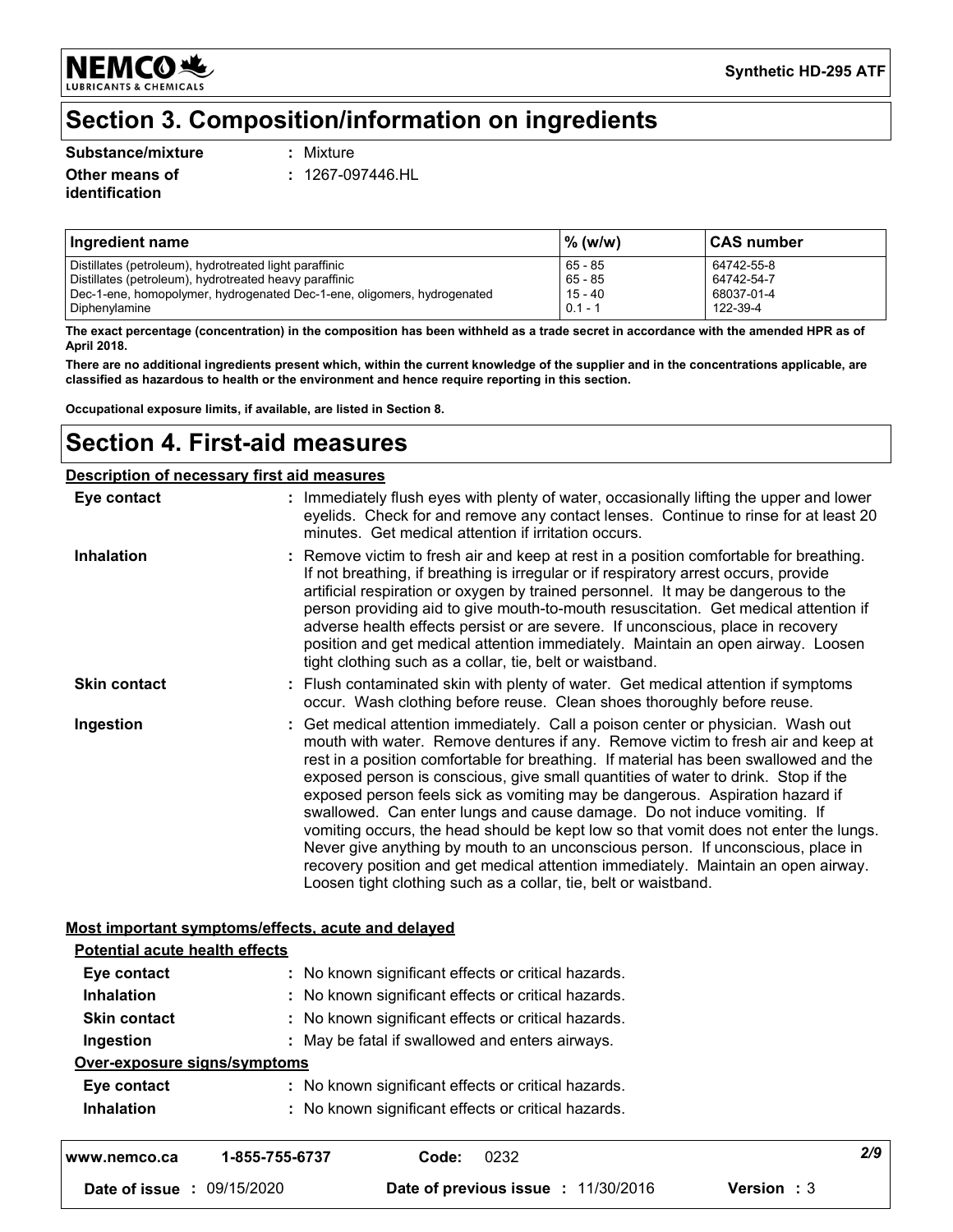**NEMCO头** LUBRIC

**Synthetic HD-295 ATF**

# **Section 4. First-aid measures**

| <b>Skin contact</b> | : No known significant effects or critical hazards.                 |
|---------------------|---------------------------------------------------------------------|
| Ingestion           | : Adverse symptoms may include the following:<br>nausea or vomiting |

#### **Indication of immediate medical attention and special treatment needed, if necessary**

| Notes to physician                | : Treat symptomatically. Contact poison treatment specialist immediately if large<br>quantities have been ingested or inhaled.                                              |
|-----------------------------------|-----------------------------------------------------------------------------------------------------------------------------------------------------------------------------|
| <b>Specific treatments</b>        | : No specific treatment.                                                                                                                                                    |
| <b>Protection of first-aiders</b> | No action shall be taken involving any personal risk or without suitable training. It<br>may be dangerous to the person providing aid to give mouth-to-mouth resuscitation. |

**See toxicological information (Section 11)**

# **Section 5. Fire-fighting measures**

| <b>Extinguishing media</b>                               |                                                                                                                                                                                                                                                                                                                            |
|----------------------------------------------------------|----------------------------------------------------------------------------------------------------------------------------------------------------------------------------------------------------------------------------------------------------------------------------------------------------------------------------|
| Suitable extinguishing<br>media                          | : Use water spray to cool fire exposed surfaces and to protect personnel. Foam, dry<br>chemical or water spray (fog) to extinguish fire.                                                                                                                                                                                   |
| Unsuitable extinguishing<br>media                        | : None known.                                                                                                                                                                                                                                                                                                              |
| Specific hazards arising<br>from the chemical            | : This material is harmful to aquatic life with long lasting effects. Fire water<br>contaminated with this material must be contained and prevented from being<br>discharged to any waterway, sewer or drain. Toxic fumes gases or vapors may<br>evolve on burning. Water may cause splattering. Material floats on water. |
| <b>Hazardous thermal</b><br>decomposition products       | : No specific data.                                                                                                                                                                                                                                                                                                        |
| Special protective actions<br>for fire-fighters          | : Promptly isolate the scene by removing all persons from the vicinity of the incident if<br>there is a fire. No action shall be taken involving any personal risk or without<br>suitable training.                                                                                                                        |
| <b>Special protective</b><br>equipment for fire-fighters | : Fire-fighters should wear appropriate protective equipment and self-contained<br>breathing apparatus (SCBA) with a full face-piece operated in positive pressure<br>mode.                                                                                                                                                |

# **Section 6. Accidental release measures**

|                                   | <b>Personal precautions, protective equipment and emergency procedures</b>                                                                                                                                                                                                                                                                                                                                       |     |
|-----------------------------------|------------------------------------------------------------------------------------------------------------------------------------------------------------------------------------------------------------------------------------------------------------------------------------------------------------------------------------------------------------------------------------------------------------------|-----|
| For non-emergency<br>personnel    | : No action shall be taken involving any personal risk or without suitable training.<br>Evacuate surrounding areas. Keep unnecessary and unprotected personnel from<br>entering. Do not touch or walk through spilled material. Avoid breathing vapor or<br>mist. Provide adequate ventilation. Wear appropriate respirator when ventilation is<br>inadequate. Put on appropriate personal protective equipment. |     |
| For emergency responders          | : If specialized clothing is required to deal with the spillage, take note of any<br>information in Section 8 on suitable and unsuitable materials. See also the<br>information in "For non-emergency personnel".                                                                                                                                                                                                |     |
| <b>Environmental precautions</b>  | : Avoid dispersal of spilled material and runoff and contact with soil, waterways,<br>drains and sewers. Inform the relevant authorities if the product has caused<br>environmental pollution (sewers, waterways, soil or air). Water polluting material.<br>May be harmful to the environment if released in large quantities.                                                                                  |     |
| 1-855-755-6737<br>www.nemco.ca    | 0232<br>Code:                                                                                                                                                                                                                                                                                                                                                                                                    | 3/9 |
| <b>Date of issue : 09/15/2020</b> | Date of previous issue : 11/30/2016<br><b>Version</b> : 3                                                                                                                                                                                                                                                                                                                                                        |     |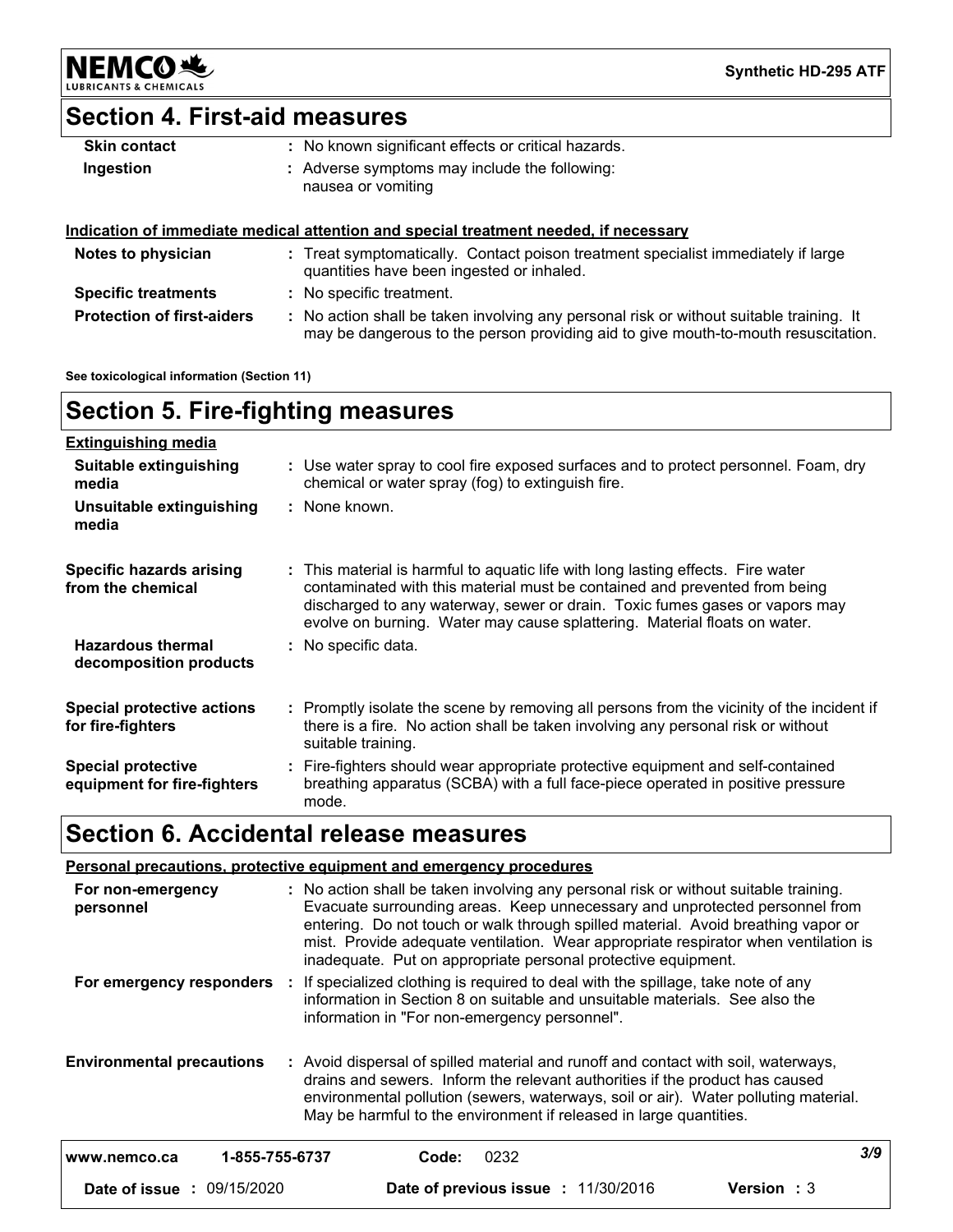

### **Section 6. Accidental release measures**

#### **Methods and materials for containment and cleaning up**

| ×<br>۰.<br>I |
|--------------|
|--------------|

**Spill** Stop leak if without risk. Move containers from spill area. Approach release from **:** upwind. Prevent entry into sewers, water courses, basements or confined areas. Wash spillages into an effluent treatment plant or proceed as follows. Contain and collect spillage with non-combustible, absorbent material e.g. sand, earth, vermiculite or diatomaceous earth and place in container for disposal according to local regulations (see Section 13). Dispose of via a licensed waste disposal contractor. Contaminated absorbent material may pose the same hazard as the spilled product. Note: see Section 1 for emergency contact information and Section 13 for waste disposal.

### **Section 7. Handling and storage**

#### **Precautions for safe handling**

| <b>Protective measures</b>                                         | : Put on appropriate personal protective equipment (see Section 8). Do not swallow.<br>Avoid contact with eyes, skin and clothing. Avoid breathing vapor or mist. Avoid<br>release to the environment. Keep in the original container or an approved<br>alternative made from a compatible material, kept tightly closed when not in use.<br>Empty containers retain product residue and can be hazardous. Do not reuse<br>container.                                                                                                                                                                                                                                        |
|--------------------------------------------------------------------|------------------------------------------------------------------------------------------------------------------------------------------------------------------------------------------------------------------------------------------------------------------------------------------------------------------------------------------------------------------------------------------------------------------------------------------------------------------------------------------------------------------------------------------------------------------------------------------------------------------------------------------------------------------------------|
| Advice on general<br>occupational hygiene                          | : Eating, drinking and smoking should be prohibited in areas where this material is<br>handled, stored and processed. Workers should wash hands and face before eating,<br>drinking and smoking. See also Section 8 for additional information on hygiene<br>measures.                                                                                                                                                                                                                                                                                                                                                                                                       |
| Conditions for safe storage,<br>including any<br>incompatibilities | : Do not store above the following temperature: $45^{\circ}$ C (113°F). Store in accordance<br>with local regulations. Store in original container protected from direct sunlight in a<br>dry, cool and well-ventilated area, away from incompatible materials (see Section 10)<br>and food and drink. Store locked up. Keep container tightly closed and sealed until<br>ready for use. Containers that have been opened must be carefully resealed and<br>kept upright to prevent leakage. Do not store in unlabeled containers. Use<br>appropriate containment to avoid environmental contamination. See Section 10 for<br>incompatible materials before handling or use. |

### **Section 8. Exposure controls/personal protection**

#### **Control parameters**

#### **Occupational exposure limits**

| Ingredient name                                                         |                                     | <b>Exposure limits</b>                                                                                                                                                                                                                                                                                                                                                                                                                                                                                                               |     |
|-------------------------------------------------------------------------|-------------------------------------|--------------------------------------------------------------------------------------------------------------------------------------------------------------------------------------------------------------------------------------------------------------------------------------------------------------------------------------------------------------------------------------------------------------------------------------------------------------------------------------------------------------------------------------|-----|
| Distillates (petroleum), hydrotreated light paraffinic                  |                                     | CA Alberta Provincial (Canada, 6/2018).<br>8 hrs OEL: 5 mg/m <sup>3</sup> 8 hours. Form: Mist<br>15 min OEL: 10 mg/m <sup>3</sup> 15 minutes. Form: Mist<br>CA Quebec Provincial (Canada, 1/2014).<br>TWAEV: 5 mg/m <sup>3</sup> 8 hours. Form: Mist<br>STEV: 10 mg/m <sup>3</sup> 15 minutes. Form: Mist                                                                                                                                                                                                                            |     |
| Distillates (petroleum), hydrotreated heavy paraffinic<br>Diphenylamine |                                     | CA Alberta Provincial (Canada, 6/2018).<br>8 hrs OEL: 5 mg/m <sup>3</sup> 8 hours. Form: Mist<br>15 min OEL: 10 mg/m <sup>3</sup> 15 minutes. Form: Mist<br>CA Quebec Provincial (Canada, 1/2014).<br>TWAEV: 5 mg/m <sup>3</sup> 8 hours. Form: Mist<br>STEV: 10 mg/m <sup>3</sup> 15 minutes. Form: Mist<br>CA Alberta Provincial (Canada, 6/2018).<br>8 hrs OEL: 10 mg/m <sup>3</sup> 8 hours.<br>CA British Columbia Provincial (Canada, 5/2019).<br>TWA: $10 \text{ mg/m}^3$ 8 hours.<br>CA Ontario Provincial (Canada, 1/2018). |     |
| 1-855-755-6737<br>www.nemco.ca                                          | 0232<br>Code:                       |                                                                                                                                                                                                                                                                                                                                                                                                                                                                                                                                      | 4/9 |
| <b>Date of issue : 09/15/2020</b>                                       | Date of previous issue : 11/30/2016 | <b>Version</b> : 3                                                                                                                                                                                                                                                                                                                                                                                                                                                                                                                   |     |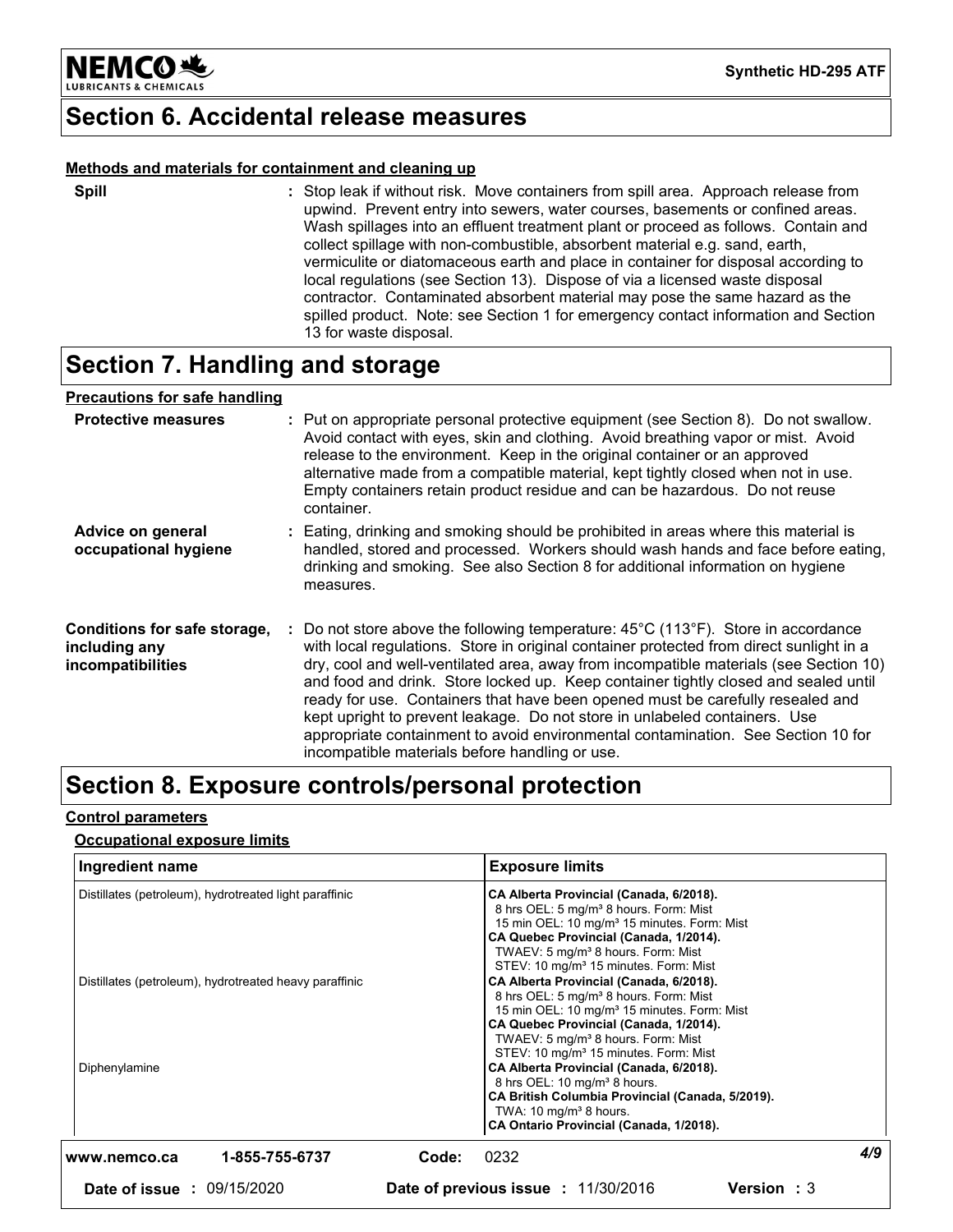

**Synthetic HD-295 ATF**

# **Section 8. Exposure controls/personal protection**

|                                           | TWA: $10 \text{ mg/m}^3$ 8 hours.<br>CA Quebec Provincial (Canada, 1/2014).<br>TWAEV: 10 mg/m <sup>3</sup> 8 hours.<br>CA Saskatchewan Provincial (Canada, 7/2013).<br>STEL: 20 mg/m <sup>3</sup> 15 minutes.<br>TWA: $10 \text{ mg/m}^3$ 8 hours.                                                                                                                                                |  |
|-------------------------------------------|---------------------------------------------------------------------------------------------------------------------------------------------------------------------------------------------------------------------------------------------------------------------------------------------------------------------------------------------------------------------------------------------------|--|
| Appropriate engineering<br>controls       | : Good general ventilation should be sufficient to control worker exposure to airborne<br>contaminants.                                                                                                                                                                                                                                                                                           |  |
| <b>Environmental exposure</b><br>controls | : Emissions from ventilation or work process equipment should be checked to ensure<br>they comply with the requirements of environmental protection legislation.                                                                                                                                                                                                                                  |  |
| <b>Individual protection measures</b>     |                                                                                                                                                                                                                                                                                                                                                                                                   |  |
| Hygiene measures                          | : Wash hands, forearms and face thoroughly after handling chemical products, before<br>eating, smoking and using the lavatory and at the end of the working period.<br>Appropriate techniques should be used to remove potentially contaminated clothing.<br>Wash contaminated clothing before reusing. Ensure that eyewash stations and<br>safety showers are close to the workstation location. |  |
| <b>Eye/face protection</b>                | : Recommended: Splash goggles and a face shield, where splash hazard exists.                                                                                                                                                                                                                                                                                                                      |  |
| <b>Skin protection</b>                    |                                                                                                                                                                                                                                                                                                                                                                                                   |  |
| <b>Hand protection</b>                    | : 4 - 8 hours (breakthrough time): Nitrile gloves.                                                                                                                                                                                                                                                                                                                                                |  |
| <b>Body protection</b>                    | : Recommended: Long sleeved coveralls.                                                                                                                                                                                                                                                                                                                                                            |  |
| Other skin protection                     | : Recommended: Impervious boots.                                                                                                                                                                                                                                                                                                                                                                  |  |
| <b>Respiratory protection</b>             | : If ventilation is inadequate, use a NIOSH-certified respirator with an organic vapor<br>cartridge and P95 particulate filter.                                                                                                                                                                                                                                                                   |  |

# **Section 9. Physical and chemical properties**

| <b>Appearance</b>                               |                                                      |
|-------------------------------------------------|------------------------------------------------------|
| <b>Physical state</b>                           | : Liquid.                                            |
| Color                                           | $:$ Red.                                             |
| Odor                                            | : Mild petroleum.                                    |
| <b>Odor threshold</b>                           | : Not available.                                     |
| рH                                              | : Not available.                                     |
| <b>Freezing point</b>                           | $\therefore$ Not available.                          |
| <b>Boiling point/boiling range</b>              | $\therefore$ Not available.                          |
| <b>Flash point</b>                              | : Closed cup: $>177^{\circ}$ C ( $>350.6^{\circ}$ F) |
| <b>Evaporation rate</b>                         | : <1 (Ether = 1)                                     |
| Flammability (solid, gas)                       | : Not available.                                     |
| Lower and upper explosive<br>(flammable) limits | : Not available.                                     |
| Vapor pressure                                  | : <0.13 kPa (<1 mm Hg) @ 20°C (68°F)                 |
| <b>Vapor density</b>                            | $:$ Not available.                                   |
| <b>Relative density</b>                         | $: 0.8443$ to 0.8649                                 |
| <b>Solubility</b>                               | $:$ Insoluble in water.                              |
| Partition coefficient: n-<br>octanol/water      | $\therefore$ Not available.                          |
| Auto-ignition temperature                       | : $>260^{\circ}$ C ( $>500^{\circ}$ F)               |

# **www.nemco.ca 1-855-755-6737 Code:** *5/9* 0232 **Date of issue :** 09/15/2020 **Date of previous issue :** 11/30/2016 **Version :** 3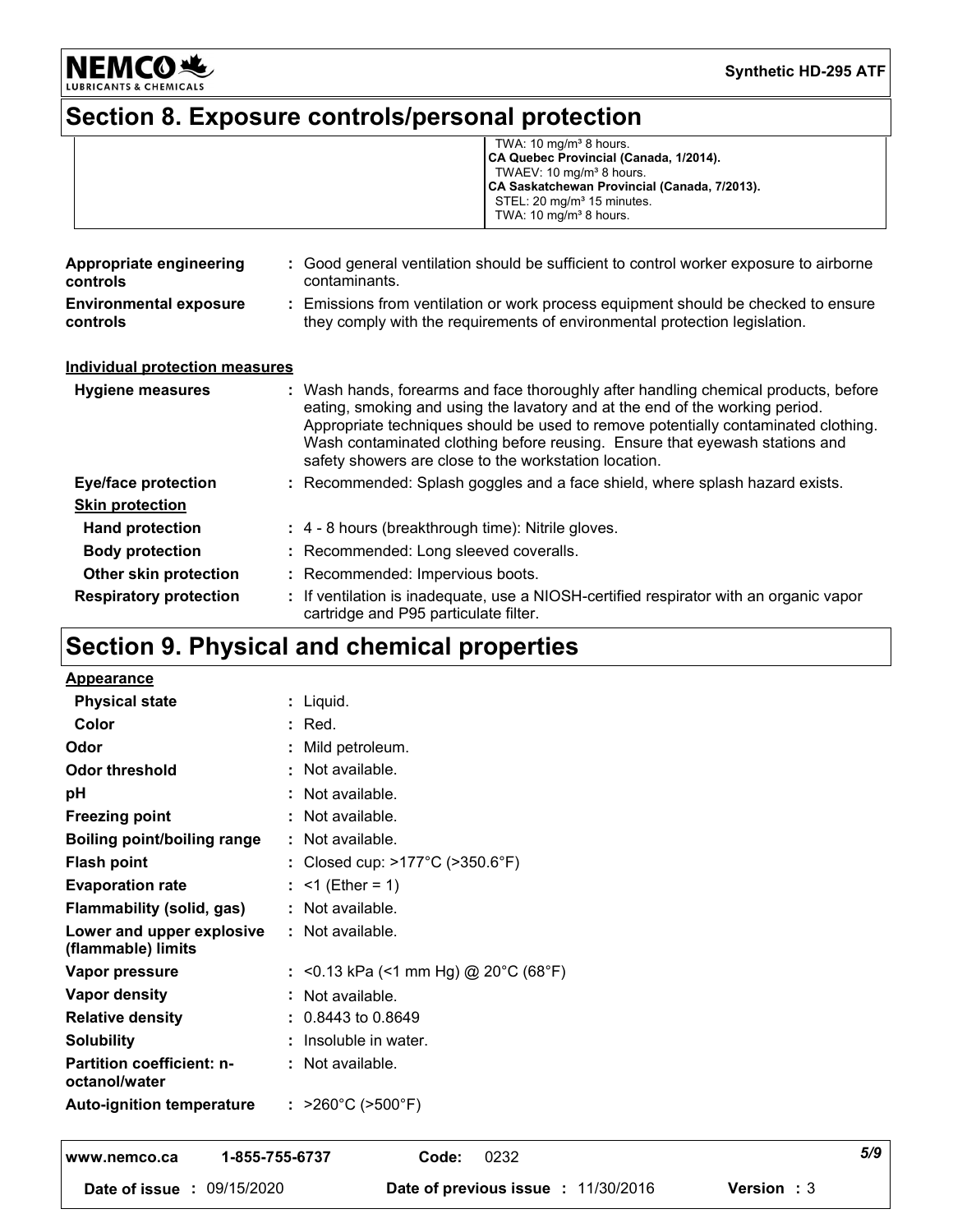**NEMCO头** 

## **Section 9. Physical and chemical properties**

| <b>Decomposition temperature</b> | : Not available. |
|----------------------------------|------------------|
| <b>Viscosity</b>                 | : Not available. |
| Flow time (ISO 2431)             | : Not available. |

## **Section 10. Stability and reactivity**

| <b>Reactivity</b>                            | : No specific test data related to reactivity available for this product or its ingredients.              |
|----------------------------------------------|-----------------------------------------------------------------------------------------------------------|
| <b>Chemical stability</b>                    | : The product is stable.                                                                                  |
| <b>Possibility of hazardous</b><br>reactions | : Under normal conditions of storage and use, hazardous reactions will not occur.                         |
| <b>Conditions to avoid</b>                   | : No specific data.                                                                                       |
| Incompatible materials                       | : Reactive or incompatible with the following materials: oxidizing materials.                             |
| <b>Hazardous decomposition</b><br>products   | : Under normal conditions of storage and use, hazardous decomposition products<br>should not be produced. |

### **Section 11. Toxicological information**

#### **Information on toxicological effects**

#### **Acute toxicity**

| <b>Product/ingredient name</b> | Result                   | l Species     | <b>Dose</b>               | <b>Exposure</b> |
|--------------------------------|--------------------------|---------------|---------------------------|-----------------|
| <b>Diphenvlamine</b>           | LD50 Dermal<br>LD50 Oral | Rabbit<br>Rat | >5000 mg/kg<br>1120 mg/kg |                 |

#### **Irritation/Corrosion**

There is no data available.

#### **Sensitization**

There is no data available.

#### **Mutagenicity**

There is no data available.

#### **Carcinogenicity**

There is no data available.

#### **Reproductive toxicity**

There is no data available.

#### **Teratogenicity**

There is no data available.

#### **Specific target organ toxicity (single exposure)**

There is no data available.

#### **Specific target organ toxicity (repeated exposure)**

| Name          | ان Category | <b>Farget organs</b> |
|---------------|-------------|----------------------|
| Diphenylamine | Category 2  |                      |

#### **Aspiration hazard**

| www.nemco.ca  | 1-855-755-6737 | Code: | 0232                                       |                    | 6/9 |
|---------------|----------------|-------|--------------------------------------------|--------------------|-----|
| Date of issue | : 09/15/2020   |       | <b>Date of previous issue : 11/30/2016</b> | <b>Version</b> : 3 |     |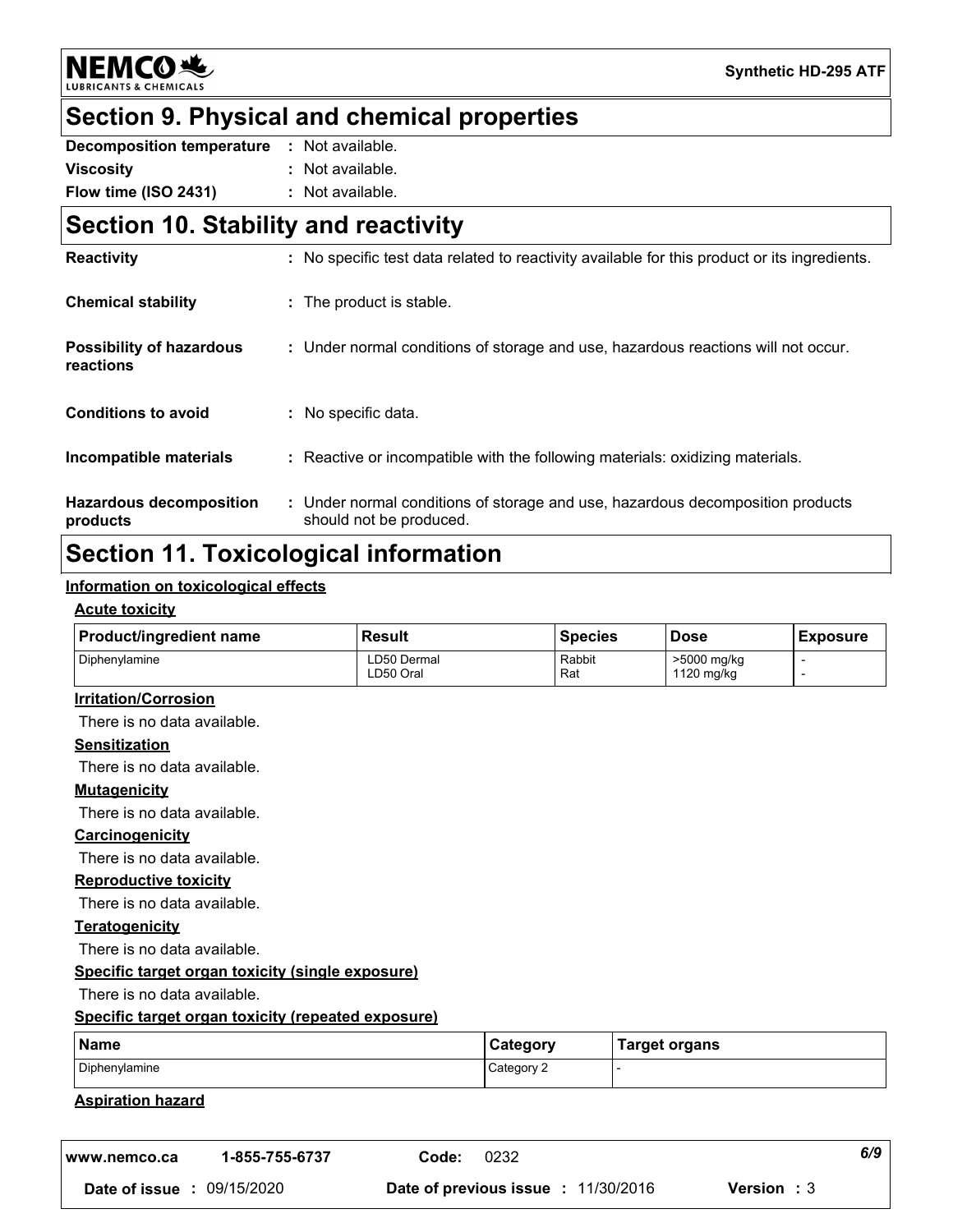

# **Section 11. Toxicological information**

| <b>Name</b>                                                             | <b>Result</b>                         |
|-------------------------------------------------------------------------|---------------------------------------|
| Distillates (petroleum), hydrotreated light paraffinic                  | <b>ASPIRATION HAZARD - Category 1</b> |
| Distillates (petroleum), hydrotreated heavy paraffinic                  | <b>ASPIRATION HAZARD - Category 1</b> |
| Dec-1-ene, homopolymer, hydrogenated Dec-1-ene, oligomers, hydrogenated | <b>ASPIRATION HAZARD - Category 1</b> |

#### **Information on the likely routes of exposure :** Dermal contact. Eye contact. Inhalation. Ingestion.

#### **Potential acute health effects**

| Eye contact         | : No known significant effects or critical hazards. |
|---------------------|-----------------------------------------------------|
| <b>Inhalation</b>   | : No known significant effects or critical hazards. |
| <b>Skin contact</b> | : No known significant effects or critical hazards. |
| Ingestion           | : May be fatal if swallowed and enters airways.     |

#### **Symptoms related to the physical, chemical and toxicological characteristics**

| Eye contact         | : No known significant effects or critical hazards.                 |
|---------------------|---------------------------------------------------------------------|
| <b>Inhalation</b>   | : No known significant effects or critical hazards.                 |
| <b>Skin contact</b> | : No known significant effects or critical hazards.                 |
| Ingestion           | : Adverse symptoms may include the following:<br>nausea or vomiting |

#### **Delayed and immediate effects and also chronic effects from short and long term exposure**

| <b>Short term exposure</b>              |                                                     |
|-----------------------------------------|-----------------------------------------------------|
| <b>Potential immediate</b><br>effects   | : No known significant effects or critical hazards. |
| <b>Potential delayed effects</b>        | : No known significant effects or critical hazards. |
| Long term exposure                      |                                                     |
| <b>Potential immediate</b><br>effects   | : No known significant effects or critical hazards. |
| <b>Potential delayed effects</b>        | : No known significant effects or critical hazards. |
| <b>Potential chronic health effects</b> |                                                     |
| General                                 | : No known significant effects or critical hazards. |
| Carcinogenicity                         | : No known significant effects or critical hazards. |
| <b>Mutagenicity</b>                     | : No known significant effects or critical hazards. |
| Teratogenicity                          | : No known significant effects or critical hazards. |
| <b>Developmental effects</b>            | : No known significant effects or critical hazards. |
| <b>Fertility effects</b>                | : No known significant effects or critical hazards. |

#### **Numerical measures of toxicity**

#### **Acute toxicity estimates**

There is no data available.

| www.nemco.ca | 1-855-755-6737 | Code: | 0232 | 7/9 |  |  |
|--------------|----------------|-------|------|-----|--|--|
|--------------|----------------|-------|------|-----|--|--|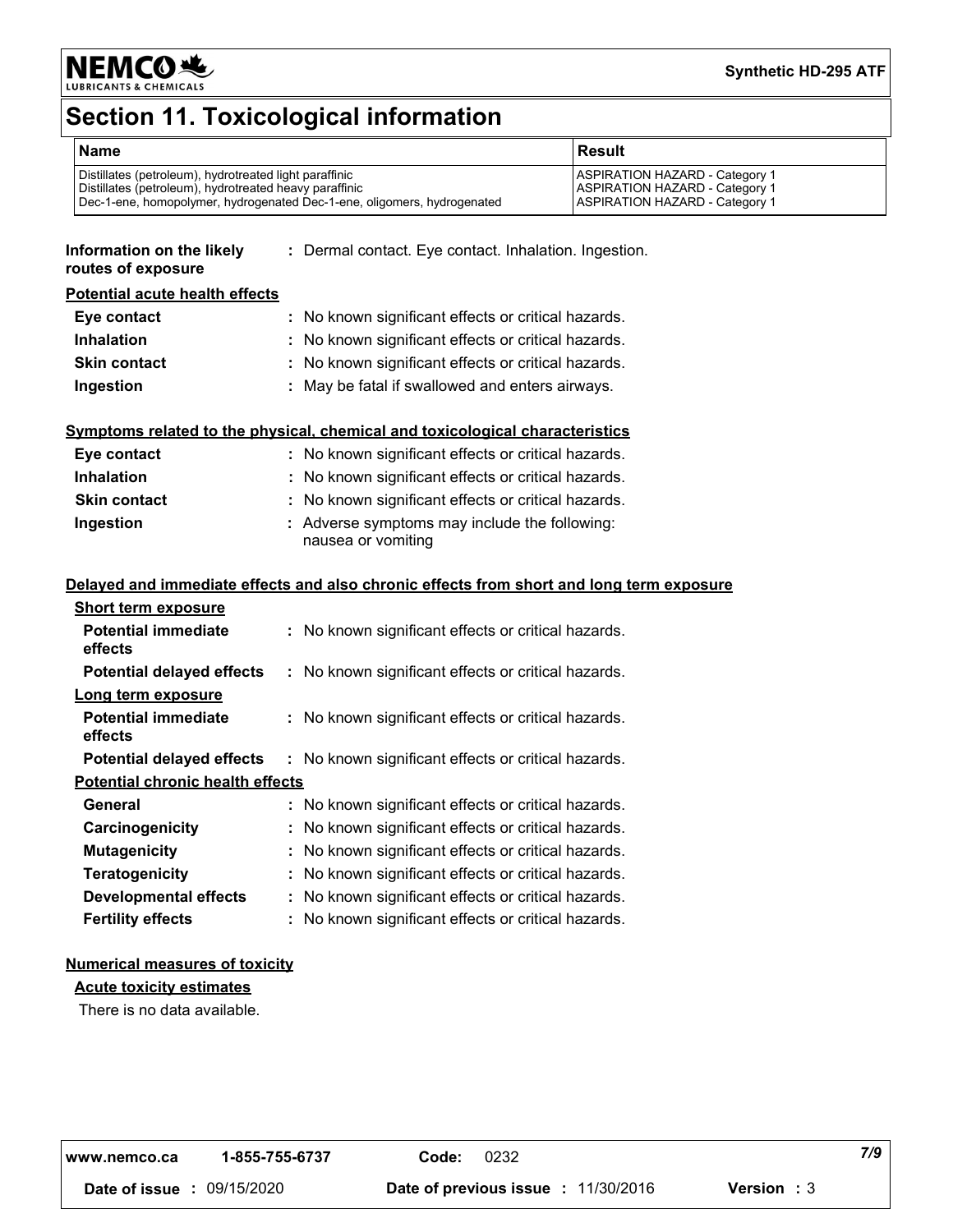

# **Section 12. Ecological information**

#### **Toxicity**

| <b>Product/ingredient name</b> | <b>Result</b>                                                      | <b>Species</b>                                                        | <b>Exposure</b>      |
|--------------------------------|--------------------------------------------------------------------|-----------------------------------------------------------------------|----------------------|
| Diphenylamine                  | Acute EC50 2.17 mg/L Fresh water                                   | Algae - Pseudokirchneriella subcapitata -<br>Exponential growth phase | 72 hours             |
|                                | Acute EC50 0.31 mg/L Fresh water<br>Acute LC50 2.2 ppm Fresh water | Daphnia - Daphnia magna<br>Fish - Oncorhynchus mykiss                 | 48 hours<br>96 hours |
|                                | Chronic NOEC 0.37 mg/L Fresh water                                 | Algae - Pseudokirchneriella subcapitata -<br>Exponential growth phase | 72 hours             |

#### **Persistence and degradability**

There is no data available.

#### **Bioaccumulative potential**

| <b>Product/ingredient name</b>                                | LogP <sub>ow</sub> | <b>BCF</b> | <b>Potential</b> |
|---------------------------------------------------------------|--------------------|------------|------------------|
| Dec-1-ene, homopolymer,<br>hydrogenated Dec-1-ene, oligomers, | >6.5               |            | high             |
| hydrogenated<br>Diphenylamine                                 | 3.5                | 151.36     | low              |

#### **Mobility in soil**

| Soil/water partition          | : Not available. |
|-------------------------------|------------------|
| coefficient $(K_{\text{oc}})$ |                  |

**Other adverse effects :** No known significant effects or critical hazards.

## **Section 13. Disposal considerations**

| <b>Disposal methods</b> | : The generation of waste should be avoided or minimized wherever possible.<br>Disposal of this product, solutions and any by-products should comply with the<br>requirements of environmental protection and waste disposal legislation and any<br>regional local authority requirements. Dispose of surplus and non-recyclable<br>products via a licensed waste disposal contractor. Waste should not be disposed of<br>untreated to the sewer unless fully compliant with the requirements of all authorities |
|-------------------------|------------------------------------------------------------------------------------------------------------------------------------------------------------------------------------------------------------------------------------------------------------------------------------------------------------------------------------------------------------------------------------------------------------------------------------------------------------------------------------------------------------------|
|                         | with jurisdiction. Waste packaging should be recycled. Incineration or landfill<br>should only be considered when recycling is not feasible. This material and its<br>container must be disposed of in a safe way. Care should be taken when handling<br>empty containers that have not been cleaned or rinsed out. Empty containers or<br>liners may retain some product residues. Avoid dispersal of spilled material and<br>runoff and contact with soil, waterways, drains and sewers.                       |

# **Section 14. Transport information**

|                                      | <b>TDG Classification</b> | <b>IMDG</b>                         | <b>IATA</b>    |
|--------------------------------------|---------------------------|-------------------------------------|----------------|
| UN number                            | Not regulated.            | Not regulated.                      | Not regulated. |
| UN proper<br>shipping name           |                           |                                     |                |
| <b>Transport</b><br>hazard class(es) |                           |                                     | -              |
| www.nemco.ca                         | 1-855-755-6737            | Code:<br>0232                       | 8/9            |
| Date of issue: 09/15/2020            |                           | Date of previous issue : 11/30/2016 | Version: 3     |